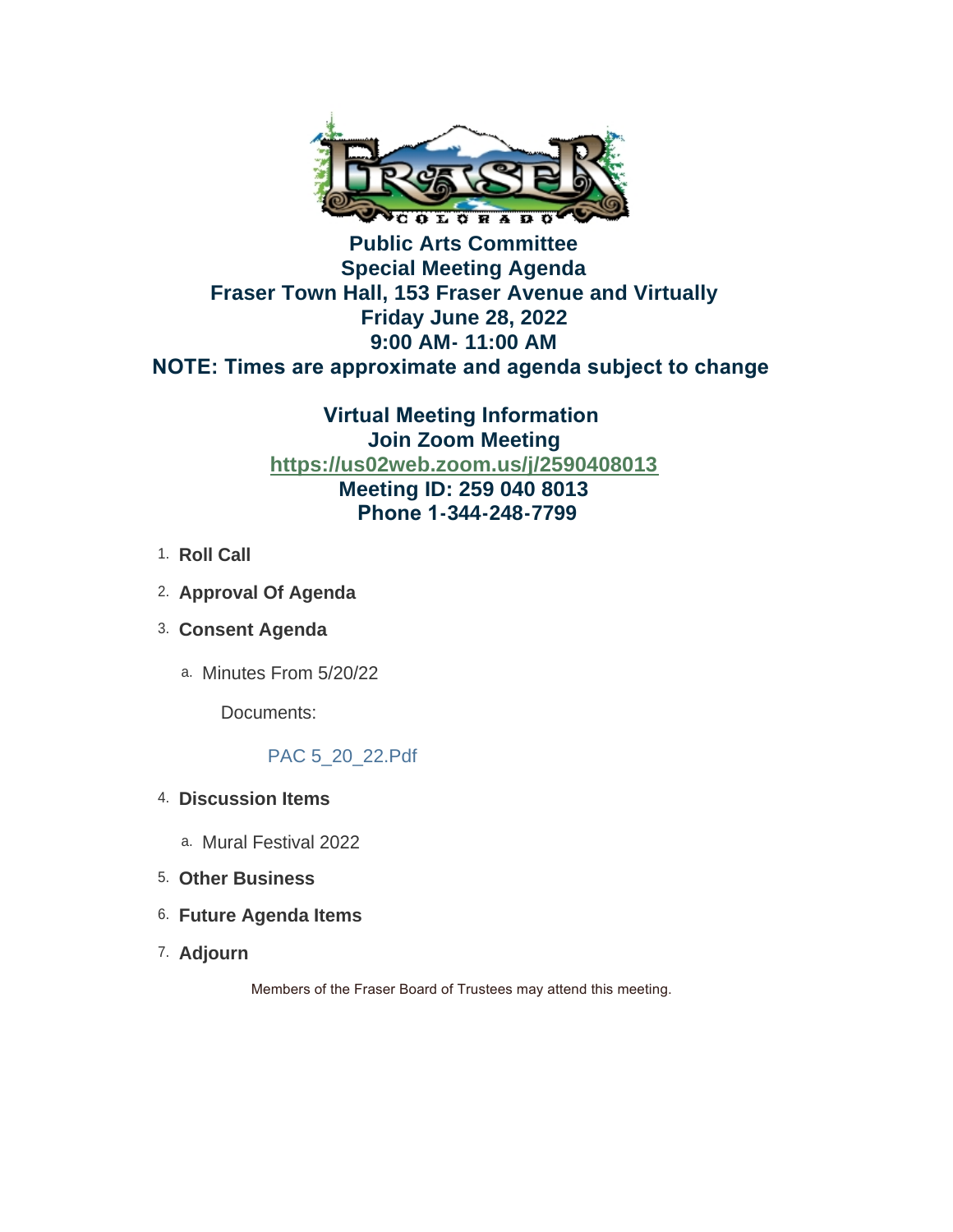#### **PUBLIC ARTS COMMITTEE MINUTES**

| DATE:           | Friday, May 20th, 2022                                                                                                            |
|-----------------|-----------------------------------------------------------------------------------------------------------------------------------|
| <b>MEETING:</b> | <b>Public Arts Committee Regular Meeting</b>                                                                                      |
| <b>PLACE:</b>   | Fraser Town Hall Board Room                                                                                                       |
| <b>PRESENT</b>  |                                                                                                                                   |
| Board:          | Jerilyn Schuster, Steve Fitzgerald, Callie McDermott, Cindy McCoy, Eric<br>Vandernail, Tara Hendricks, Kerry Crandall, Lisa Baird |
| Staff:          | Marketing and Communications Manager, Sarah Wieck                                                                                 |

#### **1. Regular Meeting:** Roll Call

Steve called the meeting to order at 9:03 a.m.

# **2. Approval of Agenda:**

Lisa moved, and Kerry seconded the **motion** to approve the Agenda. **Motion carried: 8- 0.**

## **3. Consent Agenda:**

Kerry moved, and Jerilyn seconded the **motion** to approve the Agenda. **Motion carried: 8-0.**

Minutes – March 18th, 2022

#### **4. Discussion**

- a. Sculpture Base and Dedication (Howard Neville)
	- i. Discussion on sculpture mount
	- ii. Dedication planning
		- 1. Labor Day weekend. Details TBD
- b. Mural Fest Jurying
	- i. Special Meeting to pick artist May  $24<sup>th</sup>$  at 2 pm
- c. Mural Fest Details